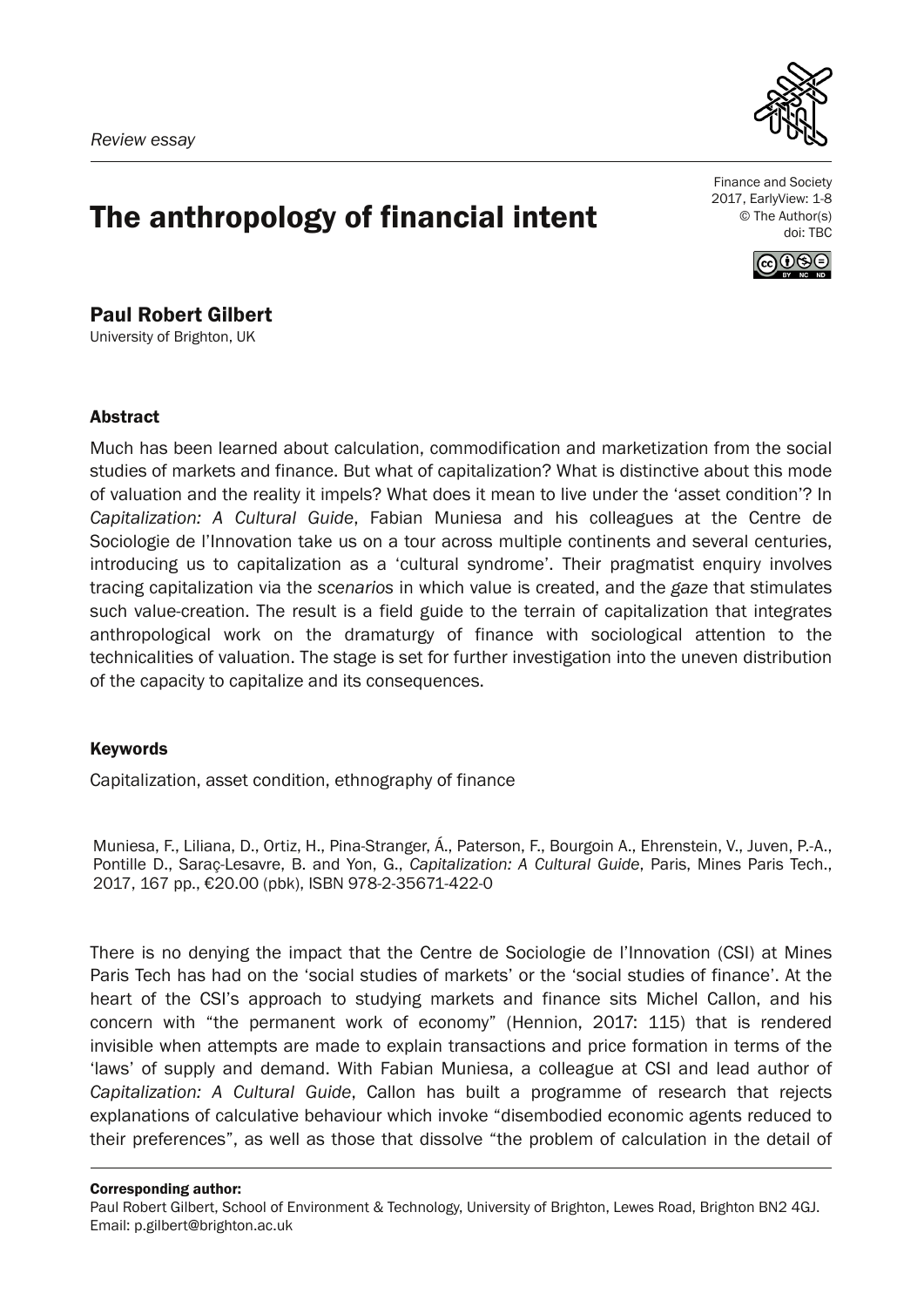ethnographic description" (Callon and Muniesa, 2005: 1230). Instead, close attention should be paid to distributed, socio-technical calculating agencies. Thus, double-entry bookkeeping, stock tickers, valuation formulas, even Bloomberg terminals (Wood et al., 2016) – and countless other calculating agencies – are not to be approached just as efficient tools through which self-contained economic agents pursue their ends. Nor are they mere artefacts of cultural norms that exceed calculative practice. Rather, they are devices that invite and afford particular forms of calculation, performed in tandem with their users.

From here it is a short hop to the notion that economics and economists make or perform markets (Callon, 1998; MacKenzie, 2001); that the economy is 'embedded' not in society but in the distributed calculative agencies that give material form to the ideas of economic agents. Successive iterations of this 'performativity thesis' have been met with strident criticism from anthropologists, historians and even linguists. Muniesa has assigned this broad discomfort with the performativity thesis to the fact that "the ultimate, quite naturalistic, epistemic critique – that of accusing a body of science of being wrong – is jeopardized within the performative idiom" (Muniesa, 2014: 38). Abandoning the naturalistic perspective, Muniesa advocates drawing on pragmatist thought to examine "what it is to make something economic or to economize something", with an eye on the notion that "formulating reality in capitalist terms might, in some circumstances, transform the formulated reality" (ibid., 29-35). But what is it to formulate reality in capitalist terms, to *capitalize*? In *Capitalization: A Cultural Guide*, Muniesa and his colleagues at the CSI respond to a 2011 seminar at Paris Mines Tech in which participants were asked to "Describe an act of capitalization (one page)", but left "clueless and disoriented" (7). This collectively authored result is styled as a travel guide to the terrain of capitalization: that "pervasive form of valuation that propels consideration of return on investment and shapes our world accordingly" and which pertains to "finance proper", but is also about "*more* than that" (11). The urgency of the volume is given by the fact that the social studies of markets and finance – as well as economic anthropology and science and technology studies (see Birch, 2016; Kalb, 2013) – have focused excessively on *marketization* and *commodification* at the expense of an "analysis of capitalistic valuation [which] propels, in our opinion, a quite singular form of reality" (13).

Muniesa and his colleagues' pragmatist concern with the 'reality effects' that different forms of valuation entail leads them to reject the widespread Marxist and heterodox concern with "valuation as a matter of match or mismatch between an object and its representation" (15). Indeed, they are insistent that this is "not a book on the economics (heterodox or not) of capitalization" (20). The operations and effects of capitalization must be traced via the *scenarios* in which value is created, and the *gaze* that stimulates this value-creation. We begin our tour therefore, with Harun Farocki's *Nicht ohne Risiko* (*Nothing Ventured*, 2004), filmed on the premises of a venture capital and private equity firm in Germany. As an inventor and a venture capitalist grapple over the distribution of future revenue streams in light of the risk of a patent dispute, we are introduced to the kinds of encounters upon which the "joint *realization* of the *asset condition*" (34) depends. But how did these capitalization scenarios become possible, and how did the gaze of the investor become oriented towards future flows of revenue?

Remaining in Germany, we jump backwards to 1849, and the work that foresters Edmund Franz von Gehren and Martin Faustmann accomplished in orienting the valuing gaze towards the future. Refining von Gehren's initial efforts to treat value not as something that land 'has', but as something it achieves within a "stream of action" (39), Faustmann developed one of the earliest Discounted Cash Flow (DCF) models. He thus "enabled the valuating gaze to *break free* from the characteristics of its object. The encounter between gaze and object still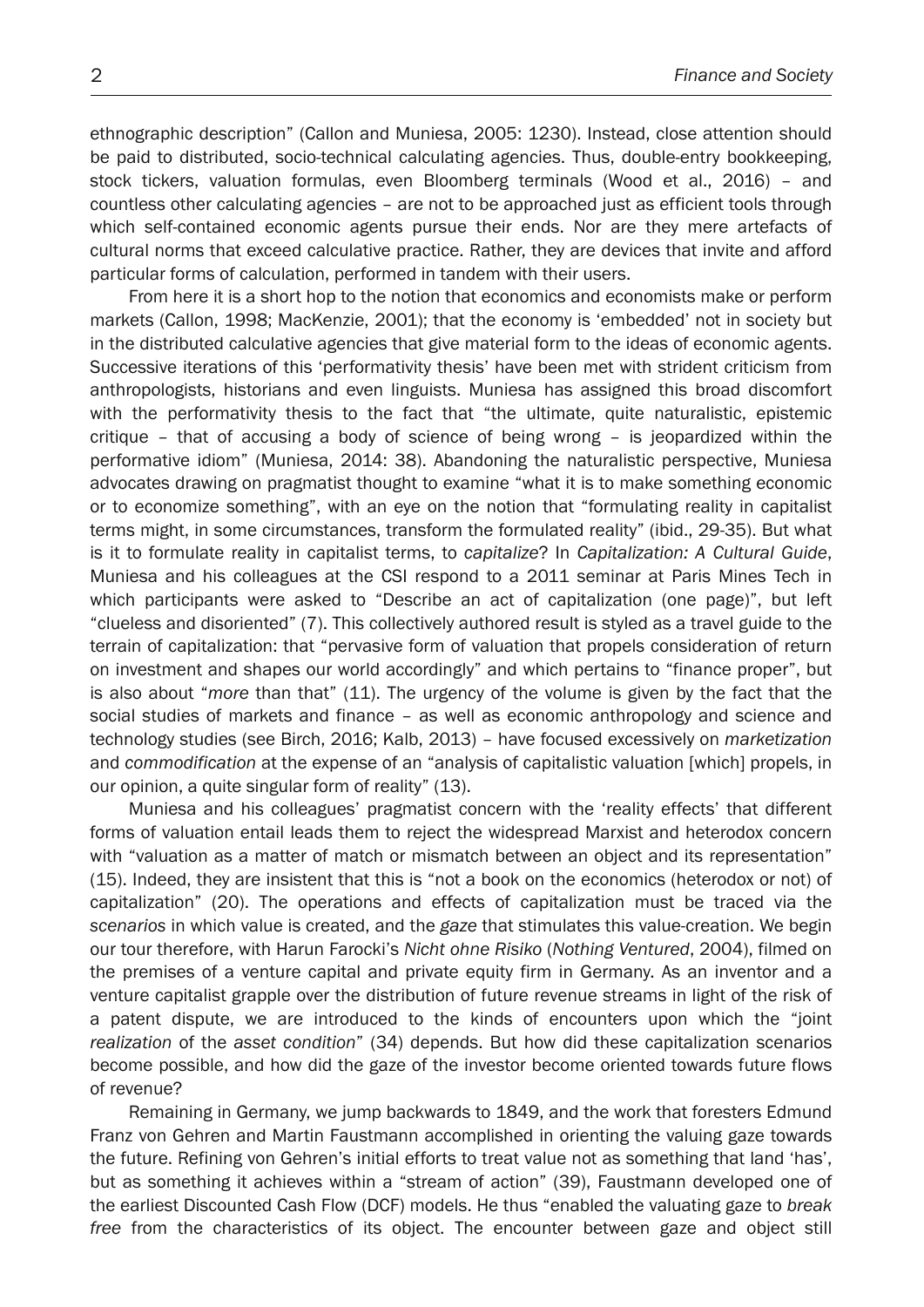occurred, but only at the end of the process" (41). In other words, Faustmann distinguished *market value* – the sale price of a forested piece of land at any given moment – from its *economic value*, or potential value at maturity. As might be expected, this impacted upon decision-making. Valuation in terms of discounted potential earnings at maturity gave priority to the present, thus provoking a reality in which shorter rotation lengths were considered sensible.

Notwithstanding the many critiques of DCF models that have been made on the basis of their short-termism and tendency to stifle innovations, the gaze that Faustmann's formula helped to propagate remains foundational to the "cultural syndrome" (23) of capitalization. The "DCF *recipe* might of course sound old-fashioned … but it definitely provides the traveller with a sense of the *cuisine* of capitalization" (45). And so we remain with forestry, but return to the present and move now to the Batéké Plateau northeast of Kinshasa in the Democratic Republic of Congo. This section of our travel guide draws primarily on Véra Ehrenstein's research into projects registered under the Clean Development Mechanism (CDM). The CDM allows sequestered carbon to be converted into credits, which can be purchased as 'offsets' by polluting firms in the Global North. To register with the CDM, a carbon sequestration project must have a business purpose, allowing it to be "revalued based on the expected commercialization of carbon sequestration benefits" (48). The project on the Batéké Plateau involves planting Acacia, which is then transformed into charcoal. Once again, we see reality being produced through valuation: the project was originally to involve planting Eucalyptus, but cash flows from Acacia can be realized earlier:

The design of the future forest is based on optimizing its economic viability. Thus, creating the largest possible quantity in the shortest possible time becomes the primary consideration both in the production of wood fuel and of carbon storage … Or, in other words, it is the logic of entrepreneurial viability that is condensed within the [project design] paperwork that determines the very physical distinctiveness of the future forest. (49)

Capitalization, Muniesa and colleagues argue, is or has a *narrative plot*, in which "the viability of all things resides, primarily, in the asset condition" (52).

But there are, of course, different versions of the capitalization plot. Muniesa and colleagues now return us to meetings between investors and venture capitalists, not dissimilar to those featured in Harun Farocki's film. But this time they are concerned with the capitalization of biotechnology, and there is in fact a foundational sub-plot for biotechnology entrepreneurs. This consists in an encounter between a visionary scientist and a wellconnected venture capitalist in the US, which resulted in the formation of Genentech in 1976. But France today is different, and a "shooting script" (55) has to be developed for each individual scenario. The idealised encounter between a visionary scientist and a prescient venture capitalist does not always go to plan. For instance, French innovation policy involves providing tax incentives for individuals investing in five-year innovation funds. Capitalization thus becomes a matter of "appropriation" (63) for investors, and biotech companies are reorganized in accordance with the search for an exit after five years. So the narrative plot of capitalization unfolds in certain scenarios, with contingencies applied according to the setting. But this begs further questions: "Where are the documents in which this literary form is exercised and played with? Where is the plotline of capitalization power inscribed?" (65).

And so we turn to Muniesa and Liliana Doganova's work on business models as capitalization devices (see also Doganova and Muniesa, 2015). Here the legacy of the CSI approach to the social studies of markets and finance, and Muniesa's earlier work on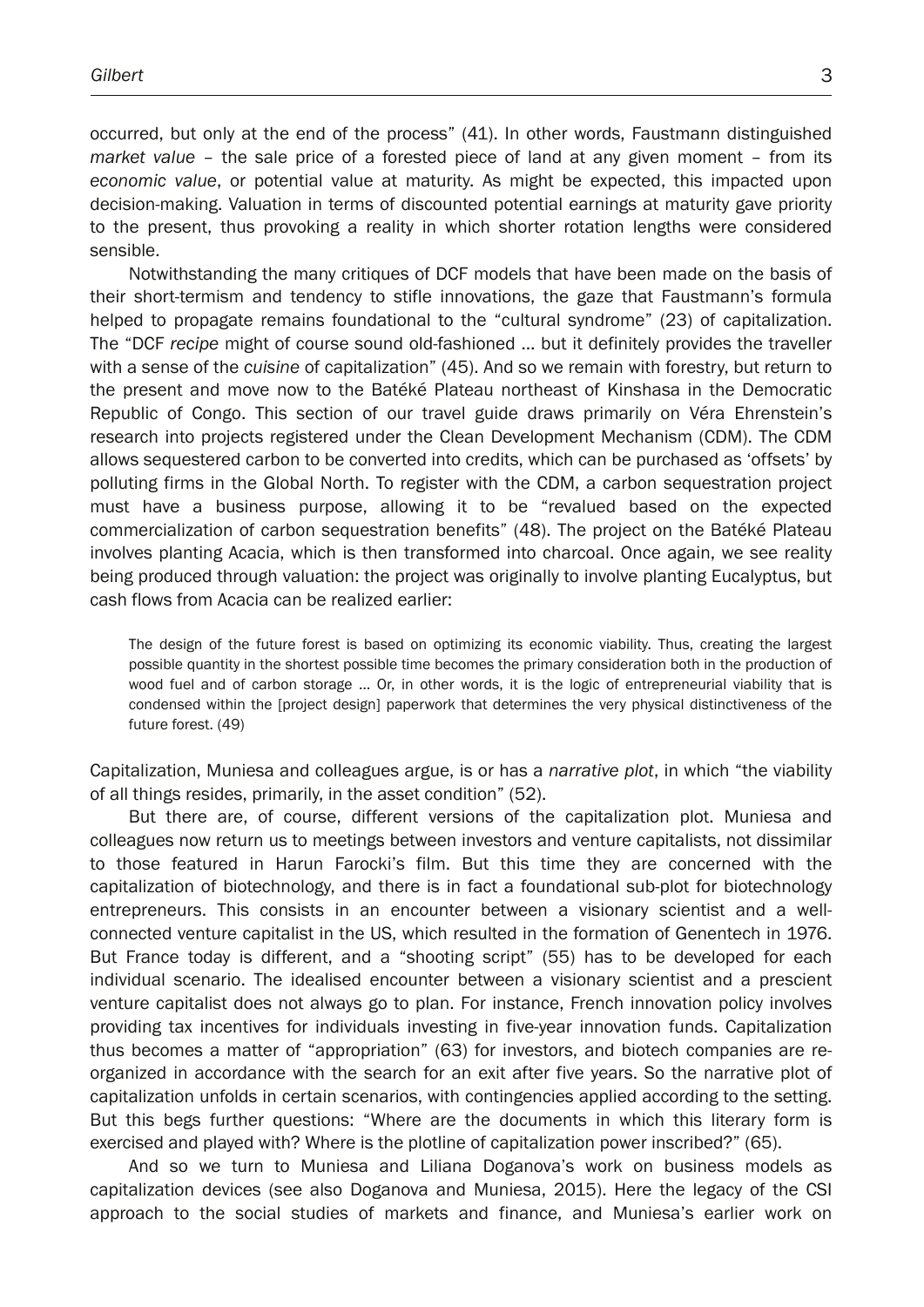calculation (Callon and Muniesa, 2005), can be clearly discerned. The business model is treated as a "prime calculative space"; a "self-centred surface on which calculative order can be established" (70). It is the coherence between the figures presented in the model, the value proposition (relation between an innovation and its users), the value network (the firm's relation to its competitors) and the revenue model (towards which the investor's gaze is oriented) that counts. The business model is not concerned with prediction. Rather, it is a calculative space concerned with "*transforming* its subject matter into a stream of future cash flows" (72). Thus, it is those who "profile their technologies for capitalization in anticipation of the investor's gaze" (73) that are the most likely to get the chance to blossom.

The business model, then, is the "prime exemplification of the view of capital as semiotic assemblage that we work with in this enquiry" (73). But is it not also, as was suggested in the book's introduction, more than that? Perhaps even "a semiotic *condition* of our time", akin to the "spirit" of capitalism (74)? Where else can we find the asset logic at work? Drawing on Alaric Bourgoin's ethnography of management consultancy, the authorial collective argue that knowledge is ordered by consultants *not* on the basis of its ability to reduce production costs. Rather, knowledge is managed with a view to a consultancy producing future revenue by virtue of the ownership of that know-how as an 'intangible' asset. Management consultancy is like managing capital. And this, they argue, is more than a metaphor; capitalization is a "properly genuine cultural kernel that we find at work there" (77). Likewise, academics seeking employment in institutions embedded within the "scientometric complex" (81) are faced with their scientific activity being altered from within by the logic of capitalization. Importantly, viewing a scientist in terms of their ability to generate a flow of citations – best served by dicing research into 'least publishable units' – does *not* reflect a logic of marketization or commodification. Scientists are not valued in terms of their resale value. What is at stake is prospective return, and the scientists' value becomes the *value of investing in them*.

For Muniesa and colleagues, capitalization is "best understood as a semiotic figuration" (86) – albeit one that has its foundations in the now-tired looking DCF models that were viewed as "vicious", "unsound" (Nitzan and Bichler, 2009: 155-57) or "dangerous nonsense" (Miller, 1991: 740; 1998: 182-85) by accountants and investors as recently as the 1920s and 1930s. What happens, then, when this analysis of capitalization as a widespread cultural syndrome turns back on itself to consider the valuation practice of financial analysts?

The next stop on our tour of the terrain of capitalization draws on Horacio Ortiz's ethnography of financial analysts in Paris, and examines the deployment of Weighted Average Cost of Capital (WACC) models to calculate the Net Present Value of a firm. Here Muniesa and colleagues reinforce their point about the importance of pragmatist inquiry. In a WACC model, the capitalizing gaze emanates from the individual investor, but the distinct position of that investor is negated by the assumptions of the efficient markets hypothesis, which are also folded into WACC calculations (as is the sovereign state, in its guise as a guarantor of the 'risk free' interest rate). The authors' point is that though the "epistemology of the WACC" may require the "agency of a conjectural free investor who overrides the aggregate intelligence of efficient markets, but then quite not" (99), this should not pose a methodological problem. Recalling Muniesa's (2014) earlier challenge to critiques of performativity rooted in a 'naturalist' epistemology:

Our pragmatist inquiry is not about replacing existing knowledge with a better truth, but about recognizing the arrangements that make reality happen as it happens. And the intellectual collage that forms the WACC happens to work. (99)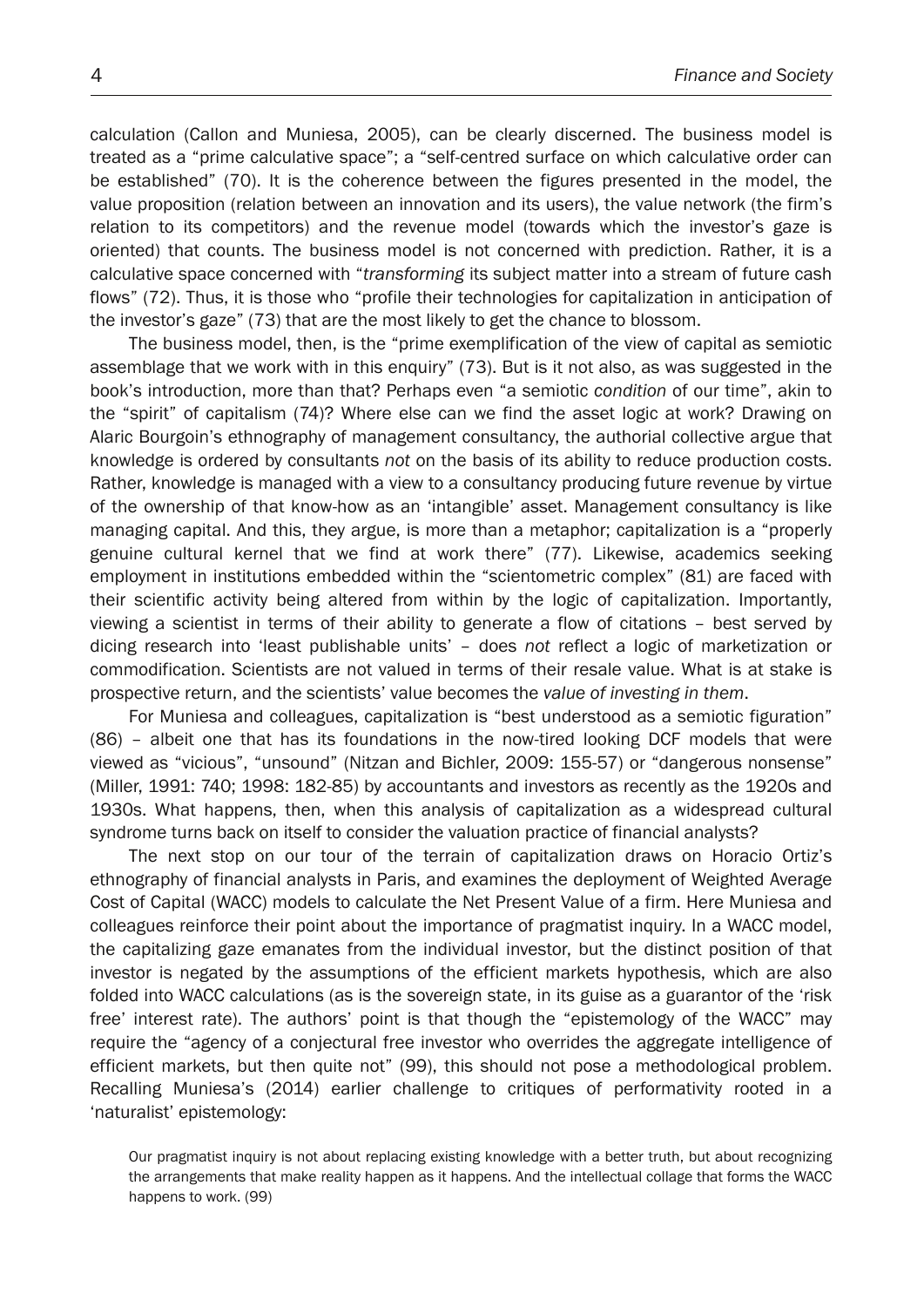How diverse, then, are the capitalization arrangements that 'work'? In the closing chapters of *Capitalization: A Cultural Guide*, Muniesa and his colleagues turn to the provision of public services, and the extension of – if not the asset condition, then "asset conditioning" – to the planning of energy provision, the administration of public hospitals, and the management of nuclear waste. They ask:

Is not, after all, considering something in terms of capital a synonym of caring for it in the long run, as opposed to, say, just throwing it away, dumping it into the market and cashing profits on the spot? (124)

This is certainly true, they note, for the particular "regime of truth" within which "capitalization *is* power" (125). As Liisa Kurunmaki, Andrea Mennicken and Peter Miller (2016) have recently observed, it is necessary to distinguish between acts of quantification (which may emanate from logics of care and public accountability), acts of economizing (according to the principle of efficiency) and acts of marketizing (organized by competition), if public services are to be managed in an other-than-neoliberal fashion. No doubt we should add the need to parse acts of capitalization oriented towards appropriating value, and those concerned with its long-term curation, to this list.

The authors are clear: "Our cultural guide certainly suggests a polite attitude towards the natives – here the capitalizers … and this implies taking hold of the moral dimension of capitalization before developing, eventually, any moral stance against or in favour of it" (51). But a certain hospitality towards capitalization and its semiotic figuration is not too far from the surface. Thus, returning to Ehrenstein's work on Acacia plantations, carbon credits, and the CDM on the Batéké Plateau:

This is undeniably about environmental protection, about caring for trees and revaluing the planet. And how do you protect something, trees included, from the perils of dilapidation? In the land of capitalization, you do it by turning things into capital. In a sense, *this is what you do in order to protect something from the vagaries of commodification*. Remember how our inquiry started with an interrogation on the tension between marketization and capitalization. Imagine now what capitalization makes of the environmental metaphor of our planet as a property we inhabit and that we should value more in order to prevent decay. (51)

Certainly, this is reminiscent of E.F. Schumacher's original articulation of the concept of 'natural capital'. Schumacher (1973: 3-5) provided an early warning against treating fossil fuels as freely produced commodities, rather than as revenue realised from "irreplaceable assets". But capitalization can also articulate rather neatly with marketization, commodification, and cost-benefit analysis. Leah Temper and Joan Martinez-Alier (2013) engage with the capitalizing gaze as it has been applied to sacred forests in eastern India, in order to determine whether they were 'worth' protecting, or could be 'compensated' for by bauxite miners set to destroy them. When might pragmatist inquiry need to be ushered away from examining arrangements that work (often violently), and towards articulating 'better truths' about the apportionment and realization of value?

Of course, the authors recognize in closing that the question of whether or not capitalization is good or bad "quite obviously depends on who is sitting in a capitalizing position" (134). If capitalization is power, they argue, it is because the gaze of capitalization and the scenario in which it is put to work "prompt the capacity to constitute reality" (132). But there is, for them, "no particular class of people that would be granted the anthropological exclusivity" of the capitalizing gaze (132). Nonetheless, they set for themselves a duty to "imagine a different setup, an alternative gaze for an alternative becoming, a possibility for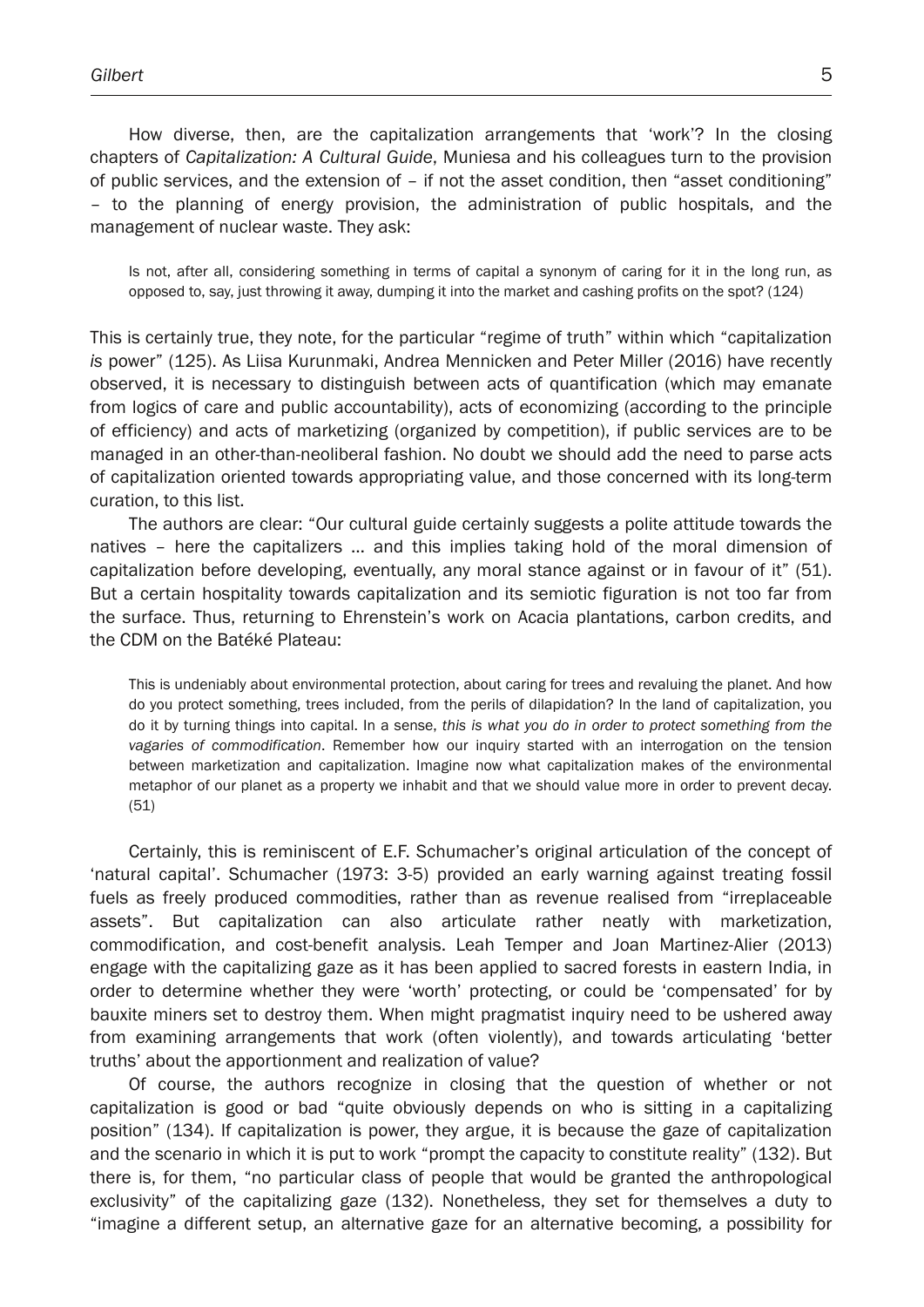this work to be of value without becoming an asset" (134). What escaping the asset condition, and eschewing the desire to capitalize upon this collectively authored volume in order to accrue "peer recognition…and scientific satisfaction" (134) might look like remains to be seen. Nonetheless, some measure of both is surely due to the authorial collective.

The first clear contribution of *Capitalization: A Cultural Guide* involves pushing the social studies of finance and markets away from an exclusive focus on "the rules of entanglement and disentanglement" and "calculative manipulations" that characterize commercial transactions (129-30). It is time that the asset condition, and its distinctive logics, requirements, and entailments were set centre stage. Secondly, Muniesa's authorial collective approaches capitalization as a *cultural* syndrome possessed of a narrative plot, but nonetheless dependent upon particular literary forms and technicalities. This allows them to effectively bridge the gap between existing anthropological studies of finance, which have taken dramaturgy, narrative, and speculative hype as their focus (Appadurai, 2012; Rajan, 2005; Tsing, 2000), and work carried out by members of the CSI and others in the social studies of finance, which has tended to emphasize socio-technical materialities over more diffuse cultural 'imaginaries' (MacKenzie 2007).

Finally, as the authors note, "capitalization is also about reach, one of global proportions," since it "connects distant situations and configures large social realities" (17). And the semiotic figuration of capitalization ensures that the "reality that gets the chance to blossom is necessarily the reality that most approaches the one the investor wants to invest in" (73). Or, as Nick Hildyard (2016: 8) puts it in his recent investigation into the privatization of public service provision in the Global South, infrastructure is "being reworked to provide what finance seeks of it: stable, contracted income streams." As a result, the facilities that would benefit the poorest are increasingly not built. Hildyard asks a similar set of questions to those asked by the authors of *Capitalization: A Cultural Guide*:

How are roads, bridges, hospitals, ports and railways being eyed up by finance? What bevels and polishes the lens through which they are viewed? How is infrastructure being transformed into 'assets' that will yield the returns now demanded by finance from infrastructure? (Hildyard, 2016: 7).

Here Hildyard has identified, on the one hand, an urgent need to open the black boxes of capitalization, to trace out their global reach and organizational effects. On the other hand, Muniesa and his colleagues have provided us with an elegant and practicable field guide to the capitalization syndrome. The remainder of the journey, they insist, remains "open to the reader's own trail" (127).

Hildyard, however, ends his book by noting that the vast majority of people are unlikely to encounter "infrastructure-as-asset-class" in terms of a financial abstraction (nor, indeed, as a 'gaze' operating in a specific 'scenario'). Instead, people experience the reality formulated by capitalist valuation as

hikes in their water bills or their electricity being cut off because they can no longer afford to pay the bills; as engineers turning up uninvited to survey their land; … as the dismantling of long-fought-for public healthcare and educational services; and as the rich getting richer while the poor get poorer. In a word: as 'injustice'. (Hildyard, 2016: 88)

Clearly, the asset condition is not always easily reconciled with logics of care or protection. So how might we continue down the trail blazed by Muniesa and colleagues, while maintaining a weather eye on the unjust realities that Hildyard makes his concern? One option would be to borrow from Arjun Appadurai's (2013) work on the *capacity to aspire*, which, he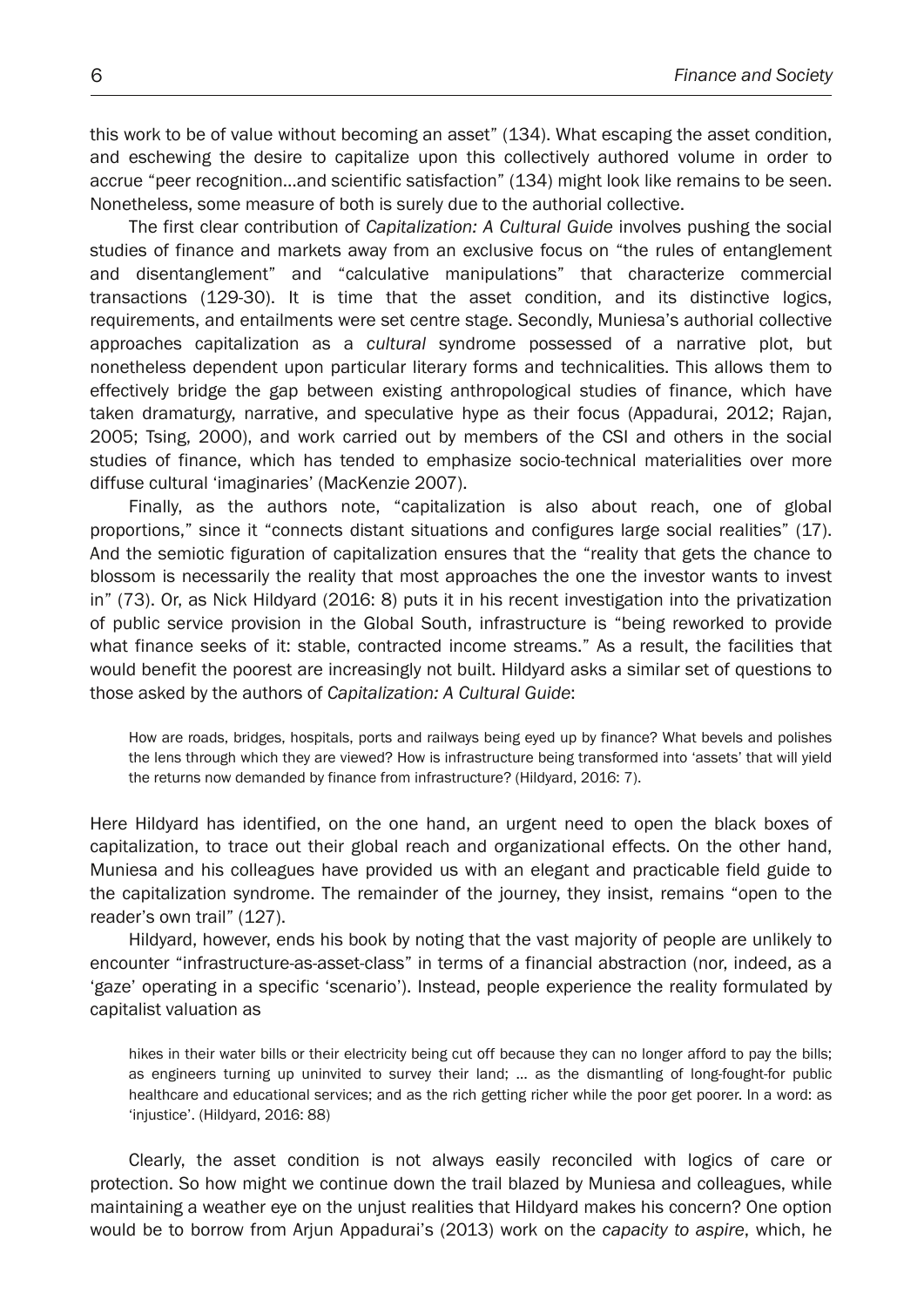notes, is never evenly distributed. Certain groups and individuals are better equipped to "produce justifications, narratives, metaphors, and pathways through which bundles of goods and services are actually tied to wider social scenes and contexts" (Appadurai, 2013: 188). It may be true, as the authors of *Capitalization: A Cultural Guide* suggest, that no one class may be granted 'anthropological exclusivity' over the capitalizing gaze. But it is certain that the *capacity to capitalize* and effectively formulate capitalist reality is subject to a profoundly unequal distribution. What matters, then, is not only the scenarios in which the capitalizing gaze is activated. We must also ask: who has the capacity to capitalize, and how might the distribution of this capacity help us better understand capitalization – as either a 'synonym for caring', or a synonym for injustice.

#### References

Appadurai, A. (2011) The ghost in the financial machine. *Public Culture*, 23(3): 517-39.

- Birch, K. (2016) Rethinking value in the bio-economy: Finance, assetization, and the management of value. *Science, Technology, & Human Values*, OnlineFirst: 10.1177/0162243916661633.
- Callon, M. (1998) Introduction: The embeddedness of economic markets in economics. *The Sociological Review*, 46(S1): 1-57.
- Callon, M. and Muniesa, F. (2005) Peripheral vision: Economic markets as calculative collective devices. *Organization Studies*, 26(8): 1229-50.
- Doganova, L. and Muniesa, F. (2015) Capitalization devices: Business models and the renewal of markets. In Kornberger, M., Justesen, L., Mouritsen, J. and Madsen, A. K. (eds.) *Making Things Valuable*. Oxford: Oxford University Press, 109-125.
- Hennion, A. (2017) Attachments, you say? … How a concept collectively emerges in one research group. *Journal of Cultural Economy*, 10(1): 112-21.
- Hildyard, N. (2016) *Licensed Larceny: Infrastructure, Financial Extraction and the Global South*. Manchester: Manchester University Press.
- Kalb, D. (2013) Financialization and the capitalist moment: Marx versus Weber in the anthropology of global systems. *American Ethnologist*, 40(2): 258-266.
- Kurunmaki, L., Mennicken, A. and Miller, P. (2016) Quantifying, economising, and marketizing: Democratising the social sphere? *Sociologie du Travail*, 58(4): 390-402.
- MacKenzie, D. (2001) Physics and finance: S-terms and modern finance as a topic for science studies. *Science, Technology, & Human Values*, 26(2): 115-44.
- MacKenzie, D. (2007) The material production of virtuality: Innovation, cultural geography and facticity in derivatives markets. *Economy and Society*, 36(3): 355-76.
- Miller, P. (1991) Accounting innovation beyond the enterprise: Problematizing investment decisions and programming economic growth in the UK in the 1960s. *Accounting, Organizations and Society*, 16(8): 733-62.

Miller, P. (1998) The margins of accounting. *The Sociological Review*, 46(S1): 174-93.

- Muniesa, F. (2014) *The Provoked Economy: Economic Reality and the Performative Turn*. London: Routledge.
- Nitzan, J. and Bichler, S. (2009) *Capital as Power: A Study of Order and Creorder*. London: Routledge.
- Rajan, K.S. (2005) Subjects of speculation: emergent life sciences and market logics in the US and India. *American Anthropologist*, 107(1): 19-30.
- Schumacher, E.F. (1973) *Small is Beautiful: A Study of Economics as if People Mattered*. London: Abacus.
- Tsing, A.L. (2000) Inside the economy of appearances. *Public Culture*, 12(1): 115-44.